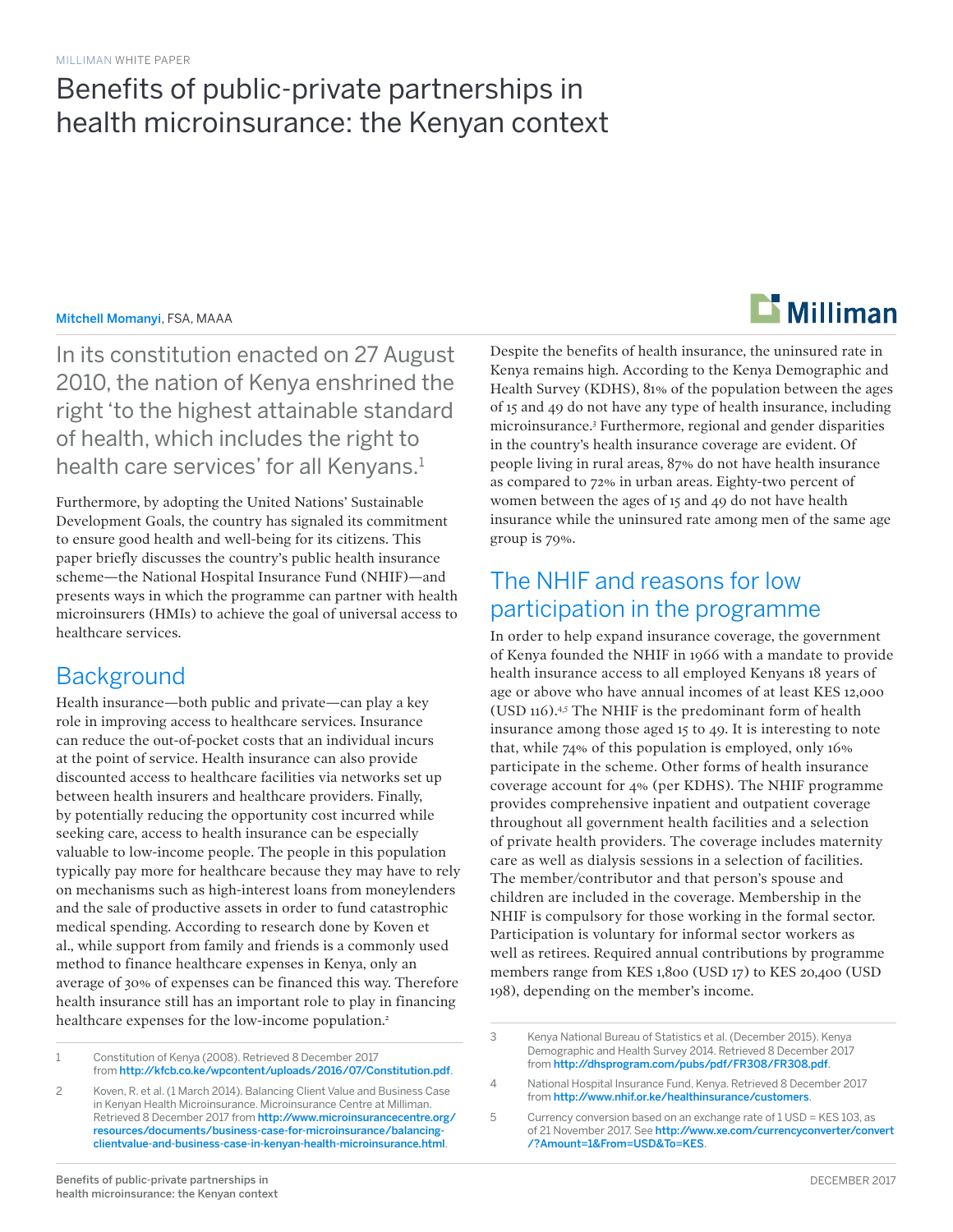While the NHIF leads the way in providing health insurance in Kenya, the current proportion of citizens covered by the scheme still falls short of national goals related to achieving universal access to health services. One reason for low participation in the programme is that employment in Kenya is dominated by the informal sector. According to an economic survey conducted by the Kenya National Bureau of Statistics, 83% of workers in 2015 were employed in the informal sector.<sup>6</sup> Because membership in the NHIF is not compulsory for informal sector workers, NHIF participation among this group has been low. This observation is confirmed by a statistical study done by Kimani et al. in which they find that employment in the formal sector is a significant determinant of participation in the NHIF programme.<sup>7</sup>

Another explanation for low participation in the NHIF programme is geographical. Individuals who live in rural areas may not value NHIF benefits as highly as their urban counterparts. Because high-quality healthcare facilities such as referral hospitals are typically concentrated in urban areas, rural residents may face difficulties in reaching these facilities. The time, transportation costs and the opportunity cost of lost income incurred while attempting to seek medical treatment may provide an incentive not to seek care in facilities that are located long distances away from one's residence. These costs may pose a barrier to seeking treatment even for those who are insured—particularly the self-employed. In their discussion of the determinants affecting health insurance demand, Mathauer et al. suggest that 'there is no utility in insurance if informal sector workers have no geographical access to health facilities that are accredited by health insurance.'8

Finally, a lack of information, the persistence of poverty and the hesitance of some workers to engage with the government also explains low participation in the NHIF. Some individuals may simply not be aware of the existence of the NHIF or the benefits it provides. This may be caused by low levels of financial literacy and the lack of prior experience with formal health insurance schemes. Furthermore, individuals may be reluctant to pay for a product that they may not use regularly (per the Mathauer study). Also, the required contributions for voluntary participation in the NHIF may be too costly for some households to bear on their own. Month-to-month incomes in some households may be too unpredictable to keep up with the monthly contributions required by the NHIF programme.

6 Kenya National Bureau of Statistics. Economic Survey 2016. Retrieved 8 December 2017 from [https://www.knbs.or.ke/download/](https://www.knbs.or.ke/download/economic-survey-2016/) [economic-survey-2016/](https://www.knbs.or.ke/download/economic-survey-2016/).

Finally, low participation in the NHIF may be explained by the self-employed not wanting to provide any financial information to the government for fear of taxation.

### Partnering with HMIs to increase health insurance coverage

Within the past few years, the NHIF has made significant strides towards increasing the participation rate in the programme, especially among informal sector workers. In 2011, 24% of NHIF participants were in the informal sector while in 2015 this figure rose to 38% (per the Kenya National Bureau of Statistics economic survey). Despite these improvements, health insurance participation rates among rural residents and informal workers remain low. One key way in which the NHIF can improve participation rates is by partnering with health microinsurers (HMIs).

HMIs offer simple and affordable benefits that, when paired with public schemes such as the NHIF, can encourage beneficiaries to participate in and use their public insurance benefits when necessary. An example of such a benefit offered by many HMIs is 'hospital cash.' Hospital cash pays a fixed amount of money to the beneficiary when a qualifying inpatient hospital stay is triggered. This money can be used to pay for costs related to seeking treatment such as transportation, food and partial replacement of lost income. These costs aren't covered by the NHIF and would present a barrier to some individuals seeking treatment. The SAJIDA Foundation in Bangladesh and the Microfund for Women in Jordan are examples of organisations that have successfully launched hospital cash products.9

A second way in which the NHIF can increase its reach is by pairing its benefits with an HMI policy that provides valueadded services. Examples of such services may include access to discounted medication and access to preventive services such as free health check-ups. Value-added services are included in some HMI policies in order to increase client value by making the benefits more tangible. Beneficiaries don't have to wait for catastrophic events such as an inpatient admission in order to use their benefits. An example of an HMI that has successfully implemented value-added services is Uplift in India. Its 'dial-adoctor' service is popular among beneficiaries.<sup>10</sup>

<sup>7</sup> Kimani, J.K. et al. (19 March 2012). Determinants for Participation in a Public Health Insurance Program Among Residents of Urban Slums in Nairobi, Kenya: Results From a Cross-Sectional Survey. BMC Health Services Research. Retrieved 8 December 2017 from: [http://www.](http://www.biomedcentral.com/1472-6963/12/66) [biomedcentral.com/1472-6963/12/66](http://www.biomedcentral.com/1472-6963/12/66).

<sup>8</sup> Mathauer, I., Schmidt, J.-O. & Wenyaa, M. (2008), Extending social health insurance to the informal sector in Kenya: An assessment of factors affecting demand. *Int. J. Health Plann. Mgmt*., 23: 51–68. doi:10.1002/ hpm.914.

<sup>9</sup> International Labour Organization & Impact Insurance Facility. Case briefs. Retrieved 8 December 2017 from [http://www.impactinsurance.](http://www.impactinsurance.org/publications/cb3) [org/publications/cb3](http://www.impactinsurance.org/publications/cb3) and [http://www.impactinsurance.org/videos/](http://www.impactinsurance.org/videos/hospital-cash-microinsurance) [hospital-cashmicroinsurance](http://www.impactinsurance.org/videos/hospital-cash-microinsurance).

<sup>10</sup> International Labour Organization & Impact Insurance Facility (June 7, 2011). Emerging Insight #19: Improving Client Value Through Better Access to Health Care. Retrieved 8 December 2017 from [http://www.](http://www.impactinsurance.org/emerging-insights/ei19) [impactinsurance.org/emerging-insights/ei19](http://www.impactinsurance.org/emerging-insights/ei19).